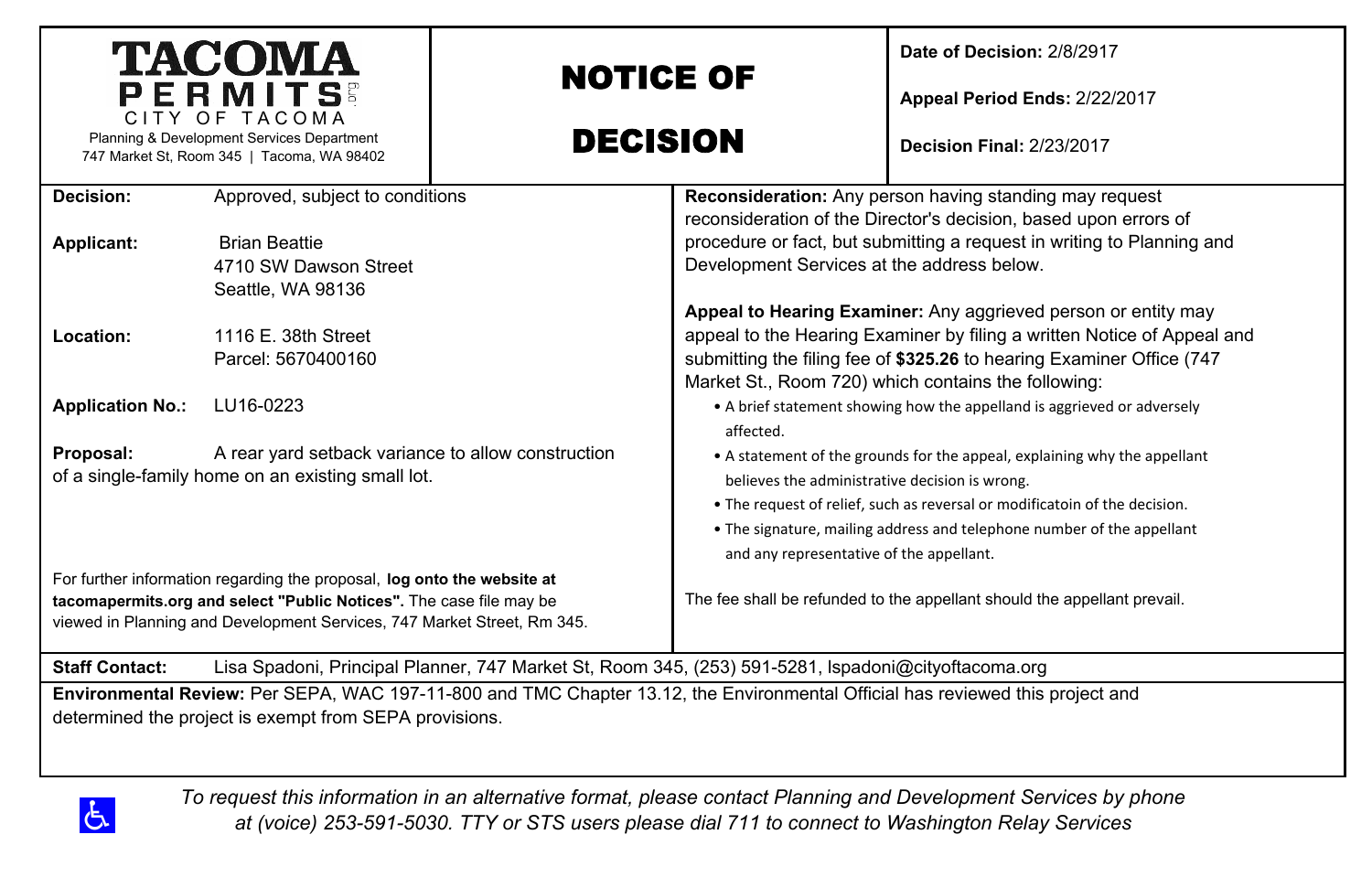

City of Tacoma Planning and Development Services Department 747 market St. Room 345 Tacoma, WA 98402

# **NOTICE OF DECISION**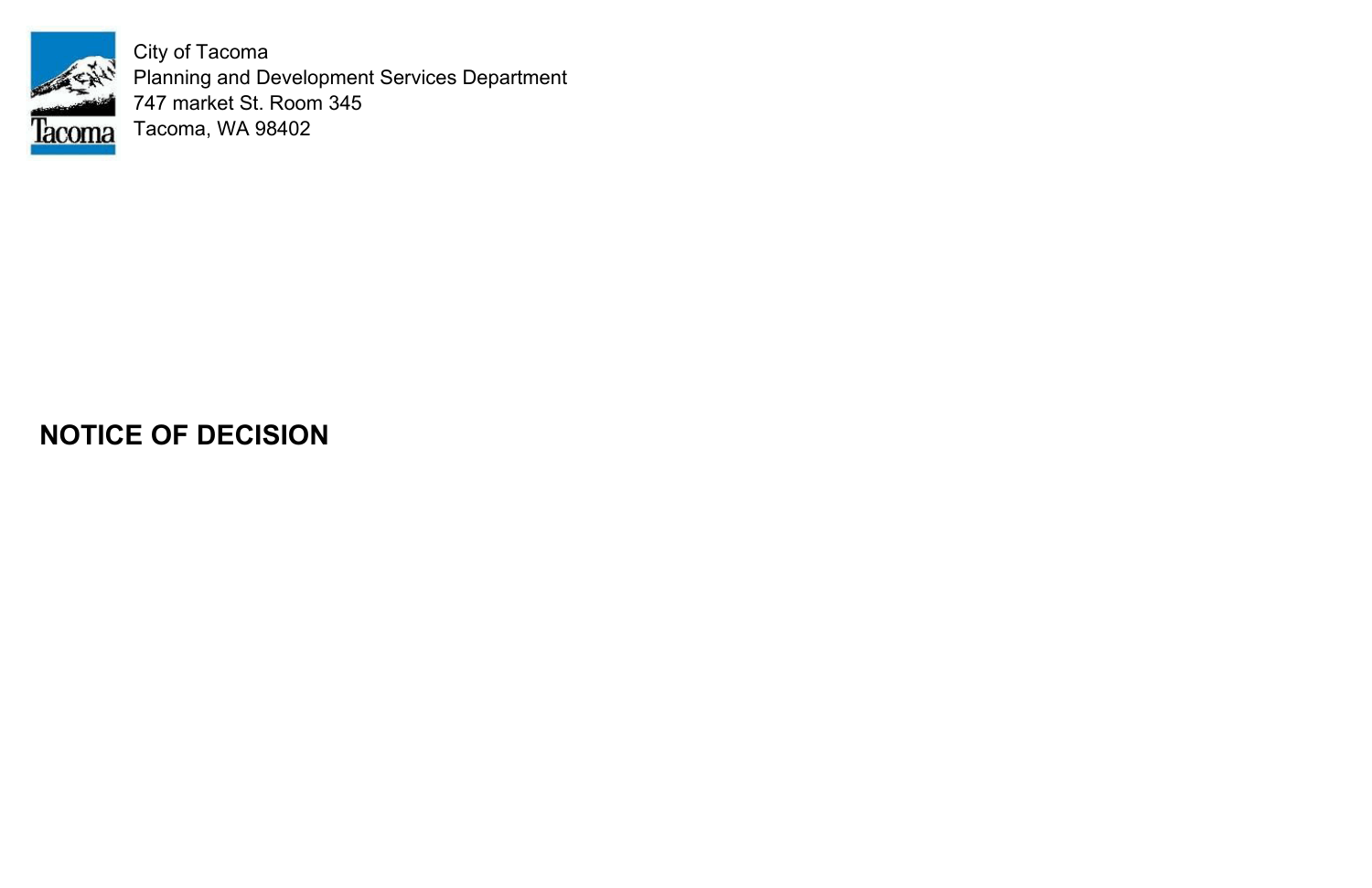

**City of Tacoma** Office of the Director Report and Decision

## **FILE NO.: LU16-0223**

#### **VARIANCE PERMIT APPLICATION FOR:**

**Brian Beattie** 4710 SW Dawson St. Seattle, WA 98136

#### **SUMMARY OF REQUEST:**

A rear yard setback variance to allow construction of a single-family home in the "R-2" Singlefamily zone district.

## **LOCATION:**

1116 E. 38th Street; Parcel No.: 5670400160

#### **SUMMARY OF DECISION:**

The request for a rear yard setback variance is Approved, subject to conditions.

#### Notes:

The appeal period on this decision closes February 22, 2017, and the effective date of this decision is the following business day, provided no requests for reconsideration or appeals are timely filed as identified in APPEAL PROCEDURES of this report and decision.

The Director has jurisdiction in this matter per TMC 13.05.030. The applicant bears the burden of proof to demonstrate the proposal is consistent with the provisions of the TMC, the applicable provisions and policies of the City's Comprehensive Plan, and other applicable ordinances of the City.

## FOR ADDITIONAL INFORMATION CONCERNING THIS LAND USE PERMIT PLEASE **CONTACT:**

Lisa Spadoni Planning and Development Services Department 747 Market Street, Room 345, Tacoma, WA 98402 253-591-5281 or Ispadoni@cityoftacoma.org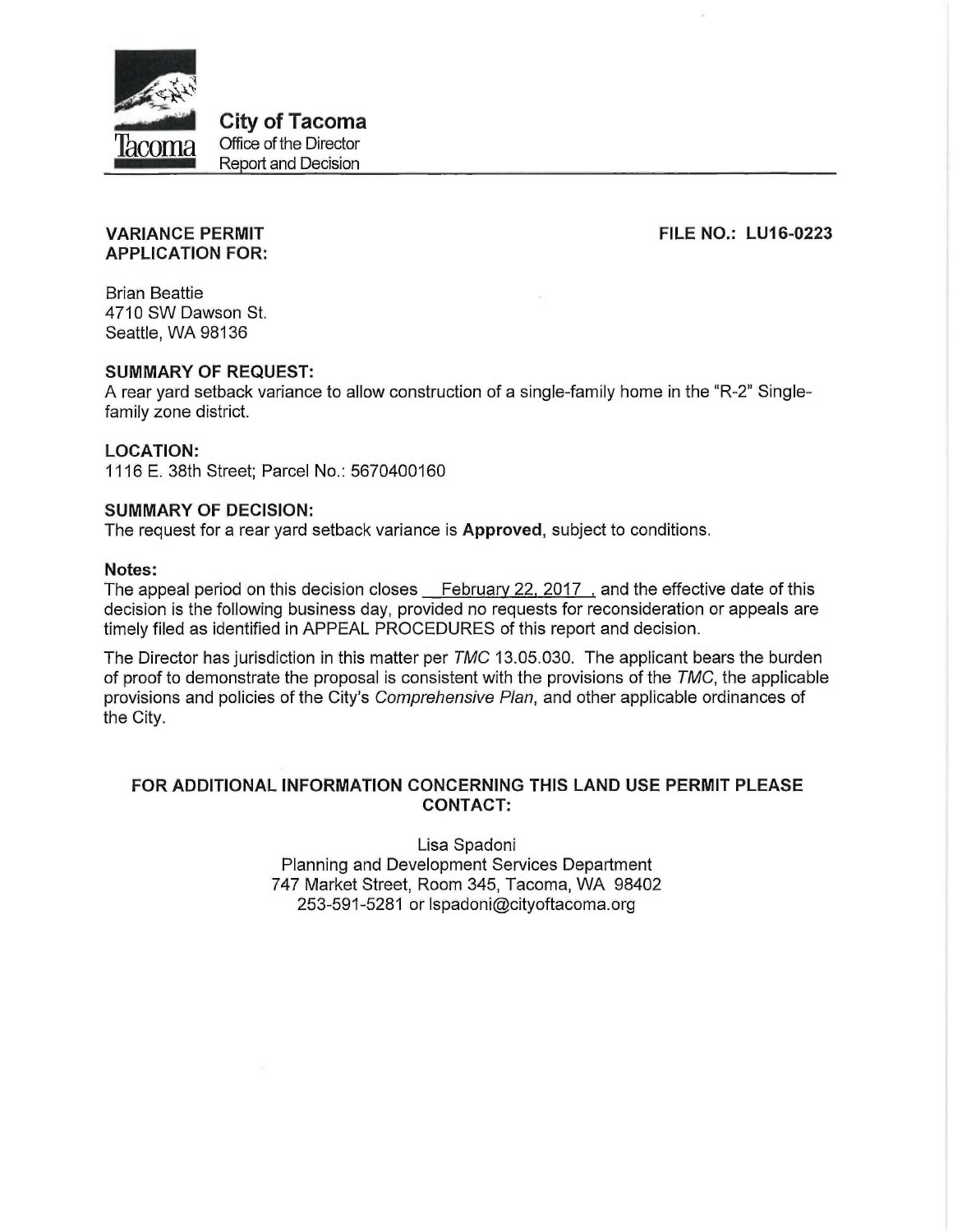## **SUMMARY OF RECORD**

The following attachments and exhibits constitute the administrative record:

# Attachments:

Attachment "A": Site plan and drawings

# $Fx$ hibits<sup>1</sup>:

Exhibit "A": Applicant's Justification for the Variance

## **FINDINGS**

# Proposal:

- 1. The applicant requests a 13-foot rear yard setback variance to allow construction of a single-family home. The home will be set back 12 feet from the rear property line instead of the 25 foot setback required in the "R-2" Single-Family zone district.
- 2. The proposed one-story home would be approximately 26 feet wide and 38 feet deep, including a 4 foot deep covered front porch. All other development requirements including setbacks, open yard area and parking will be met.

## **Project Site:**

- 3. The site is located within the "R-2" Single-Family Dwelling District and the City's Comprehensive Plan designates the site as "Single-Family Residential". It is also within the Eastside Neighborhood.
- 4. The lot is currently vacant and measures 50 feet wide by 54 feet deep for a total area of approximately 2,700 square feet. It is considered a Level 2 small lot per TMC 13.06.100 and TMC 13.06.145 since it is less than the 4,500 square feet required for Level 1 small lots. It is a corner lot with frontage on East 38<sup>th</sup> Street to the north and East Howe Street to the east. The front yard is oriented off of East 38<sup>th</sup> Street.

## **Surrounding Area:**

- 5. The surrounding parcels are generally 5,000 square feet or greater in size and are developed with single-family dwellings.
- 6. The lot immediately adjacent to the west is also a small lot of 2,700 square feet and is developed with a small single-family home. The existing home extends to within 8 feet of the front property line and to within approximately 10 feet of the rear property line.

## **Notification and Comments:**

7. The application was determined to be complete on September 30, 2016. Written notice of the application was mailed to owners of property within 100 feet of the site as indicated by the Pierce County Assessor/Treasurer's records, the neighborhood council, and qualified neighborhood groups, allowing for 14 days of comment period. Public notice was posted on the site within seven days of the start of the comment period. No public comments were received.

 $<sup>1</sup>$  All Exhibits are contained within associated file of the Planning and Development Services Department. They are referenced and</sup> incorporated herein as though fully set forth.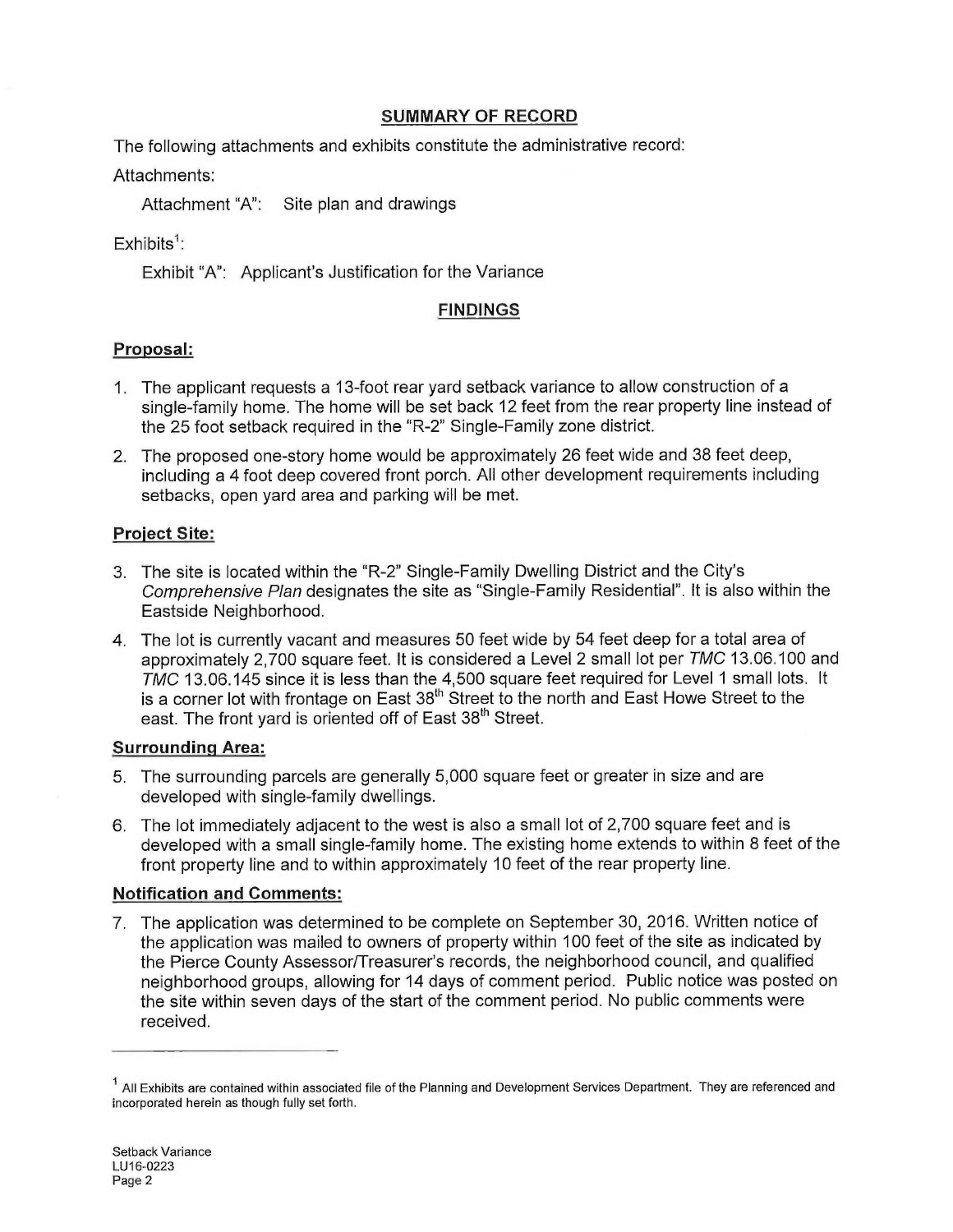## **Additional Information:**

- 8. The applicant's justification for the variance application is marked as an Exhibit to this report and decision. In summary, the applicant states the following:
	- The parcel is small at 50 feet by 54 feet and 2,700 square feet. The 25 foot rear yard setback requirement is a hardship since between that and the 8 foot required front yard setback, there is only a 21 foot deep building area.
	- The request is the minimum necessary since it only asks for one setback variance and  $\bullet$ all other requirements of the code will be met.
	- The proposed house is in harmony with the neighborhood. There used to be a house on this lot, similar in size to the house proposed, but it burned down. The house on the neighboring small lot is closer to its rear property line than this one will be.
	- The proposal is consistent with the Comprehensive Plan since it does not negatively  $\bullet$ affect the character of the neighborhood and it will be in the public interest since it will help provide affordable housing.

## **Applicable Regulations and Policies:**

- 9. TMC Section 13.06.100.C allows for single-family detached dwellings within the "R-2" Single-family Dwelling District.
- 10. TMC Section 13.06.100.D includes regulations regarding lot size and front yard and rear yard setback regulations discussed above for structures within the "R-2" District. The section indicates that the front yard setback shall be 20 feet or the same as the setback of the adiacent house to the west.
- 11. TMC Section 13.06.100.D also includes language regarding the purpose of setback regulations:

"These residential setback requirements are designed to provide yard areas that help to minimize impacts between neighboring uses, allow space for recreational activities, allow access to light and air, serve as filtration areas for storm water run-off, provide a level of privacy and comfort, provide emergency and utility access around and into buildings, provide public view corridors, create a pleasing, rhythmic streetscape, promote consistency with existing development patterns, and promote the desired character of residential neighborhoods."

- 12. TMC Section 13.06.145 includes the regulations for small lot design standards. One of those regulations includes a requirement that new homes on Level 2 small lots either meet Build Green or other equivalent environmental certification for new construction or include a porch with a minimum area of 60 square feet and no dimension less than 6 feet. This could require a modification in the proposed design.
- 13. TMC Section 13.06.602.A.4.m(9) allows covered front porches to extend up to 8 feet into the required front yard setback. Since the required front yard setback for this property is 8 feet, the front porch can extend to approximately to the front property line.
- 14. TMC Section 13.06.645.B.1.b includes the criteria required for approval of a setback variance.
- 15. The Comprehensive Plan, which sets forth policy regarding development in the City of Tacoma, provides the following policy guidance relative to residential development:

GOAL DD-4 | Enhance human and environmental health in neighborhood design and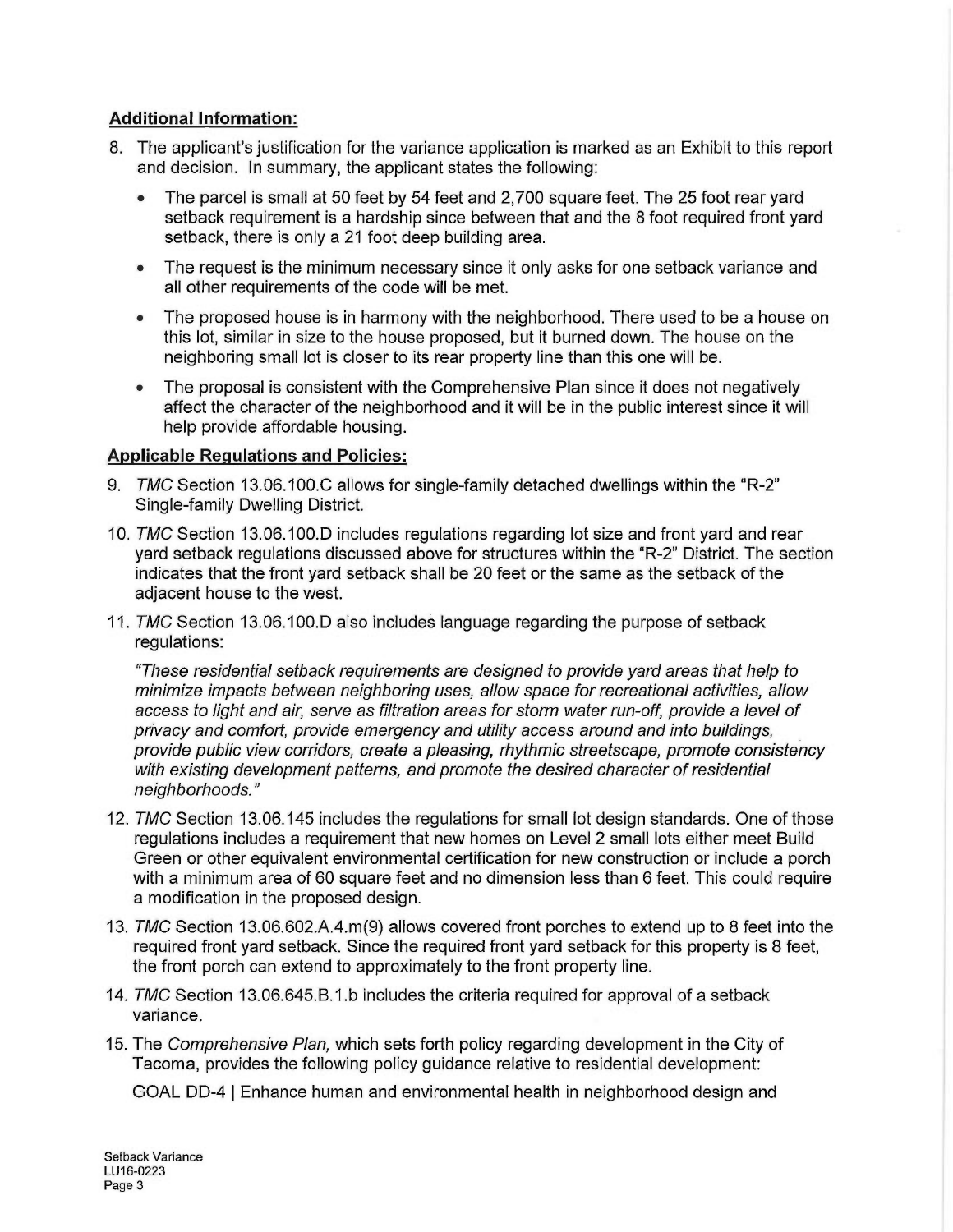development. Seek to protect safety and livability, support local access to healthy food, limit negative impacts on water and air quality, reduce carbon emissions, encourage active and sustainable design, and integrate nature and the built environment.

- Policy DD-4.1 Preserve and enhance the quality, character and function of Tacoma's residential neighborhoods.
- Policy DD-4.3 Encourage residential infill development that complements the  $\bullet$ general scale, character, and natural landscape features of neighborhoods. Consider building forms, scale, street frontage relationships, setbacks, open space patterns, and landscaping. Allow a range of architectural styles and expression, and respect existing entitlements.

## **CONCLUSIONS<sup>2</sup>**

- 1. Provided the conditions of approval are met, the proposal meets the criteria identified in TMC 13.06.645.B.1 for approval of a Variance as follows:
	- a. The restrictive effect of the specific zoning regulation construed literally as to the specific property is unreasonable due to unique conditions relating to the specific property, and which do not result from the actions of the applicant, such as: parcel size; parcel shape; topography; location; documentation of a public action, such as a street widening; proximity to a critical area; location of an easement; or character of surrounding uses.

The site is an existing Level 2 small lot that is only 54 feet deep. The required 8 foot front yard and 25 foot rear yard setback requirements result in a building area that is only 21 feet deep. The size and depth of the lot are unique conditions that make the restrictive effect of the zoning regulation unreasonable.

See Attachment "A"; Exhibit "A"; Findings 1-6, 8-10, 14.

b. The requested variance does not go beyond the minimum necessary to afford relief from the specific hardship affecting the site

The variance does not go beyond the minimum necessary to afford relief from the hardships affecting the site as rear yard setback reduction will allow for construction small single-family home that meets all other zoning code requirements.

See Attachment "A"; Exhibit "A"; Findings 1-14.

The grant of the variance would allow a reasonable use of the property and/or allow a  $\mathcal{C}$ . more environmentally sensitive site and structure design to be achieved than would otherwise be permitted by strict application of the regulation, but would not constitute a grant of special privilege not enjoyed by other properties in the area

The grant of the variance will allow a reasonable use of the site. Single-family homes are the primary allowed use in this district and the proposed home is of a small scale similar to the adjacent home to the west. The Director concludes that the granting of the variance would not constitute a grant of special privilege not enjoyed by other properties in the area.

See Attachment "A"; Exhibit "A"; Findings 1-14.

 $^2$  Conclusions are based upon the applicable criteria and standards set forth in the Tacoma Municipal Code (TMC), the policies of the Comprehensive Plan, and the Attachments and Exhibits listed herein. Any conclusion of law hereinafter stated which may be deemed a finding of fact herein is hereby adopted as such.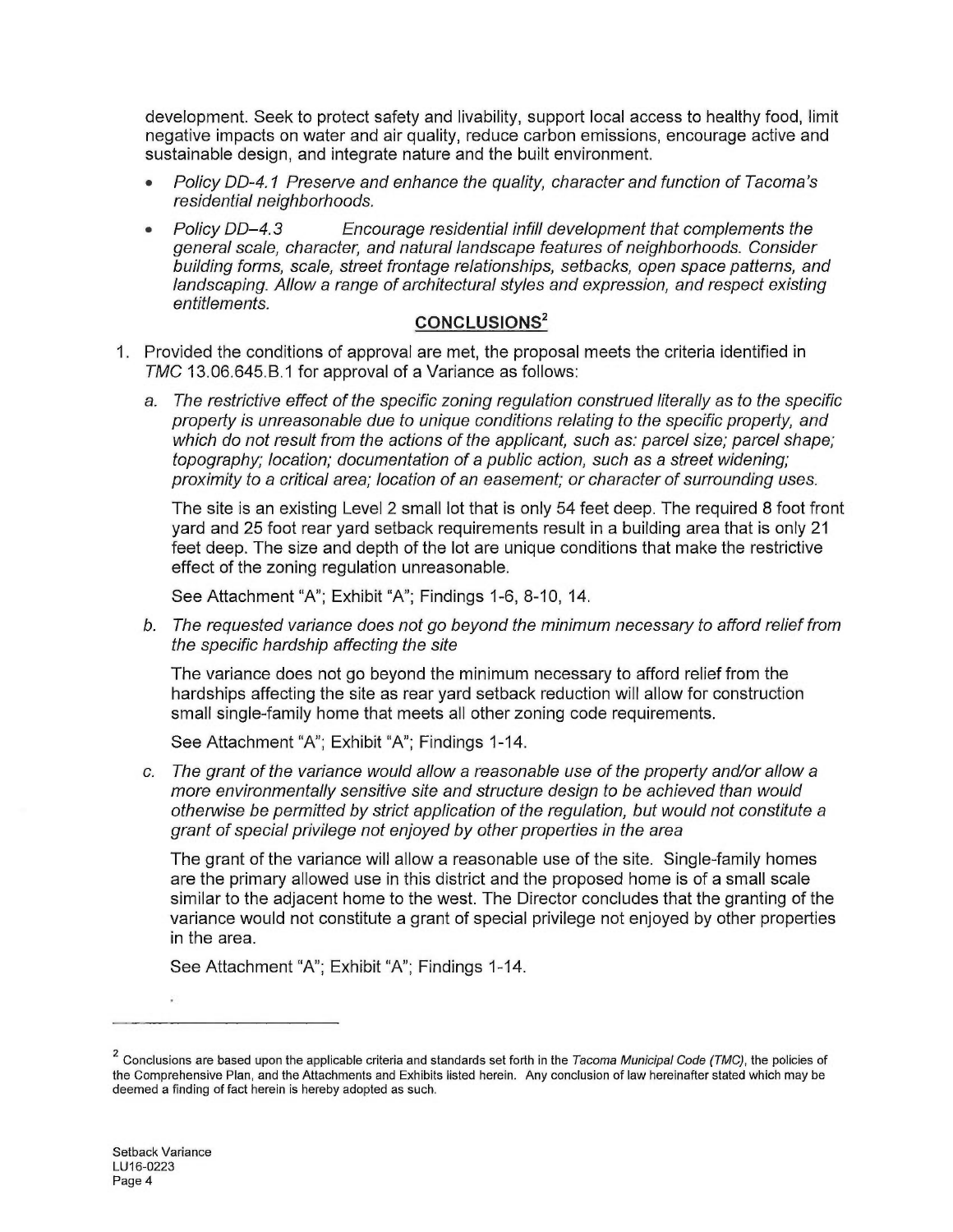d. The grant of the variance will not be materially detrimental or contrary to the Comprehensive Plan and will not adversely affect the character of the neighborhood and the rights of neighboring property owners.

The proposed home will not be contrary to the Comprehensive Plan or adversely affect the character of the neighborhood since it is being constructed at a location where a single family home previously existed and is of a scale and located on the site in a similar manner as the home to the west.

See Attachment "A"; Exhibit "A"; Findings 1-14

e. The grant of the variance will not cause a substantial detrimental effect to the public interest

The proposal is consistent with the Comprehensive Plan and will not have a detrimental effect on neighboring properties. Therefore, it will not cause a substantial detrimental effect to the public interest.

f. Standard corporate design and/or increased development costs are not cause for variance.

No information has been submitted to indicate that standardized corporate design and/or increased development costs were cause for the variance request.

#### **DECISION**

Based upon the above findings and conclusions, the request for a rear yard setback variance is Approved, subject to the following conditions:

#### Conditions:

1. The proposal shall be developed substantially consistent with the attached site plan and shall meet all requirements for small lot development.

#### **Advisory Notes:**

The below notes are meant to provide additional information to the applicant relative to the specific development proposal. These notes are not conditions of the permit nor do they constitute a complete review of the project.

- The proposal shall comply with all applicable requirements contained in the City of Tacoma  $1.$ Stormwater Management Manual, Side Sewer and Sanitary Sewer Availability Manual, Tacoma Municipal Code 12.08 and the City of Tacoma Right-of-Way Design Manual in effect at time of vesting land use actions, building or construction permitting.
- 2. Any utility construction, relocation, or adjustment costs shall be at the applicant's expense.
- 3. Construction of the addition shall comply with the adopted Fire Code at the time of building permit submittal.

ORDERED this 8<sup>th</sup> day of February, 2017 eter Huffman Director, Planning and Development Services Department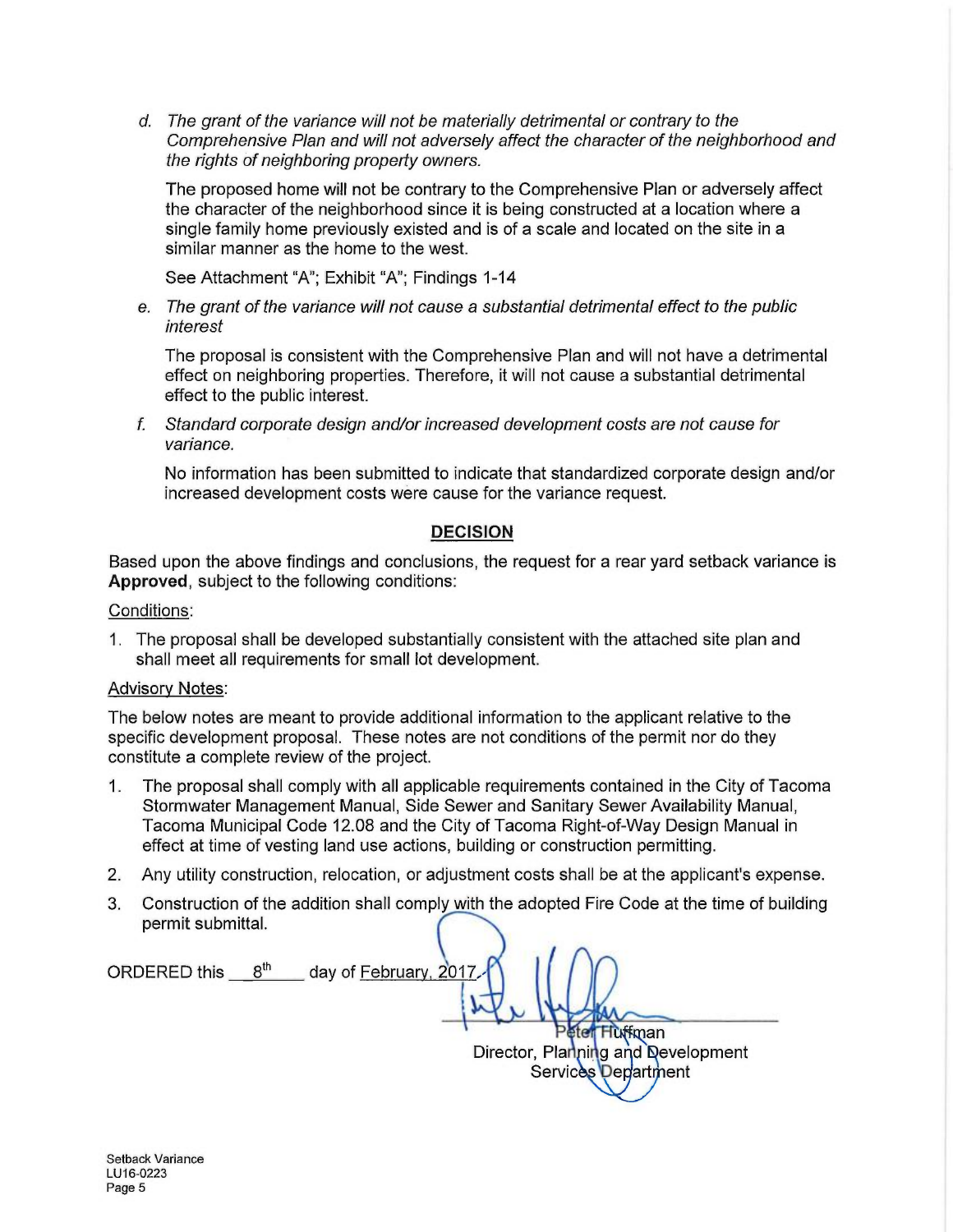FULL DECISION TRANSMITTED by first class mail and interoffice email to:

Brian Beattie, 4710 SW Dawson St., Seattle, WA 98136

**SUMMARY OF DECISION TRANSMITTED by first class and interoffice mail to the following:** 

All property owners within 100 feet of the subject site Eastside Neighborhood Council Neighborhood Planning Team Members: Brian Boudet, Ian Munce, and Carol Wolfe

PURSUANT TO RCW 36.70B.130, YOU ARE HEREBY NOTIFIED THAT AFFECTED PROPERTY OWNER(S) RECEIVING THIS NOTICE OF DECISION MAY REQUEST A CHANGE IN VALUATION FOR PROPERTY TAX PURPOSES CONSISTENT WITH PIERCE COUNTY'S PROCEDURE FOR ADMINISTRATIVE APPEAL. TO REQUEST A CHANGE IN VALUE FOR PROPERTY TAX PURPOSES YOU MUST FILE WITH THE PIERCE COUNTY BOARD OF EQUALIZATION ON OR BEFORE JULY 1ST OF THE ASSESSMENT YEAR OR WITHIN 30 DAYS OF THE DATE OF NOTICE OF VALUE FROM THE ASSESSOR-TREASURER'S OFFICE. TO CONTACT THE BOARD CALL 253-798-7415 OR <WWW.CO.PIERCE.WA.US/BOE>.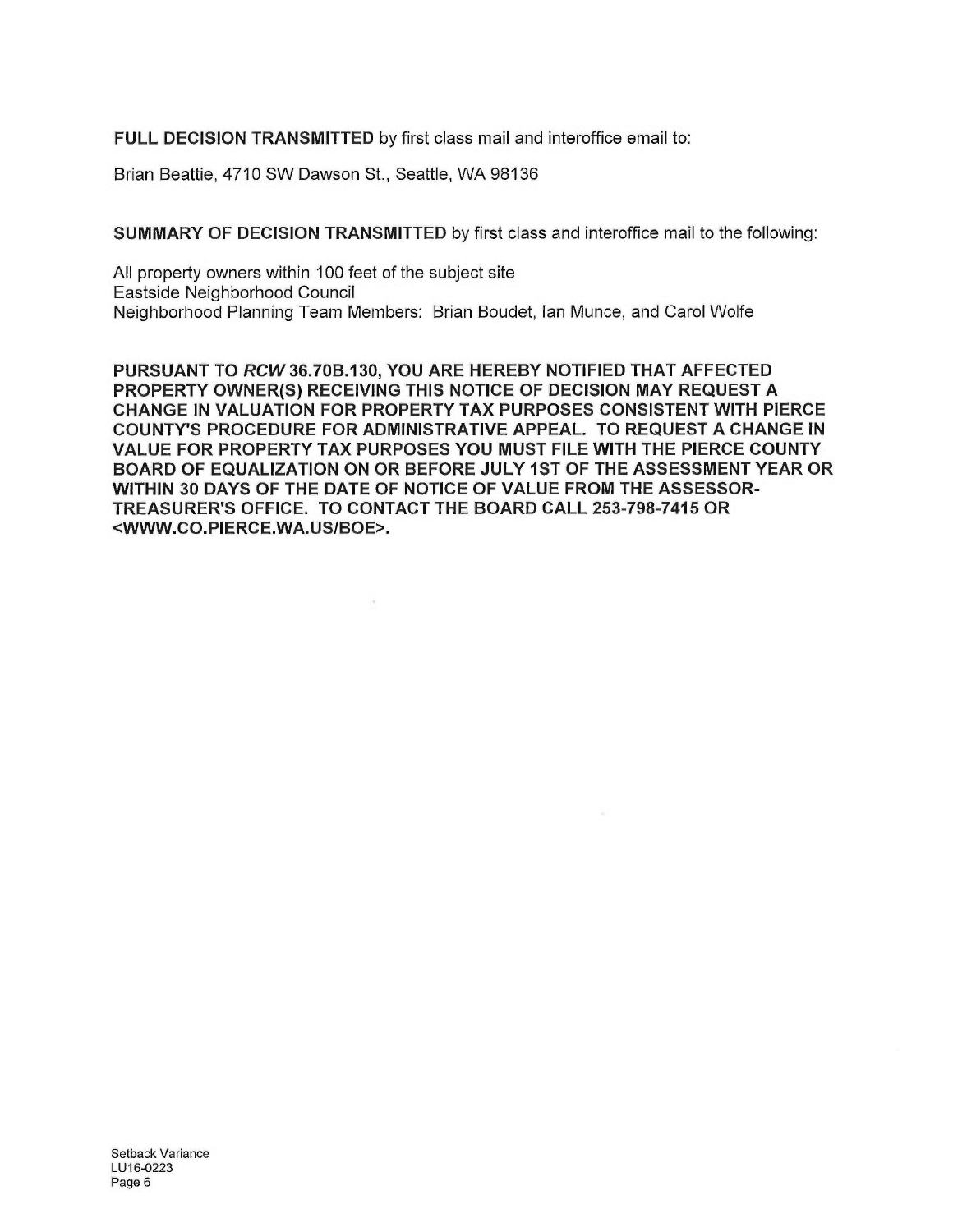# **APPEAL PROCEDURES**

Any request for RECONSIDERATION and/or any APPEALS must be submitted in the applicable manner as outlined below on or before February 22, 2017.

## **RECONSIDERATION:**

Any person having standing under the ordinance governing this application and feeling that the decision of the Director is based on errors of procedure or fact may make a written request for review by the Director within fourteen (14) days of the issuance of the written order. This request shall set forth the alleged errors, and the Director may, after further review, take such further actions as deemed proper, and may render a revised decision. A request for RECONSIDERATION of the Director's decision in this matter must be filed in writing to the staff contact listed on the first page of this document.

## **APPEAL TO HEARING EXAMINER:**

Any decision of the Director may be appealed by any aggrieved person or entity as defined in Section 13.05.050 of the Tacoma Municipal Code, within fourteen (14) days of the issuance of this decision, or within seven (7) days of the date of issuance of the Director's decision on a reconsideration, to appeal the decision to the Hearing Examiner.

An appeal to the Hearing Examiner is initiated by filing a Notice of Appeal accompanied by the required filing fee of \$325.26. Filing of the appeal shall not be complete until both the Notice of Appeal and required filing fee has been received. THE FEE SHALL BE REFUNDED TO THE APPELLANT SHOULD THE APPELLANT PREVAIL. (Pursuant to Section 2.09.020 of the Tacoma Municipal Code, fees for appeals shall be waived for qualifying senior citizens and persons who are permanently handicapped who are eligible for tax exemption because of financial status.)

The Notice of Appeal must be submitted in writing to the Hearing Examiner's Office, Seventh Floor, Tacoma Municipal Building, and shall contain the following:

- (1) A brief statement showing how the appellant is aggrieved or adversely affected.
- (2) A statement of the grounds for the appeal, explaining why the appellant believes the administrative decision is wrong.
- (3) The requested relief, such as reversal or modification of the decision.
- (4) The signature, mailing address and telephone number of the appellant and any representative of the appellant.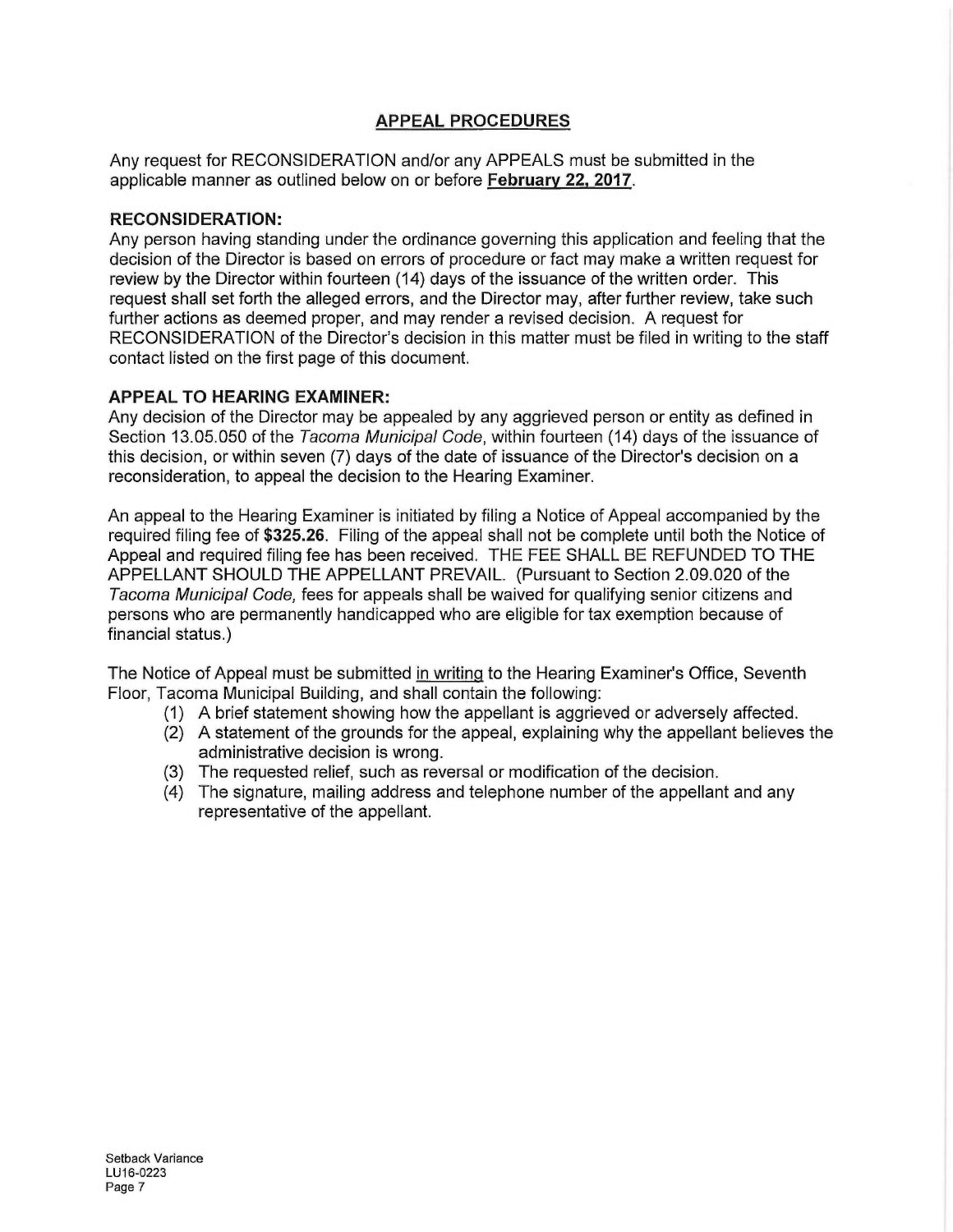$SCALE: 1''=8'$ 



 $\frac{1}{N}$